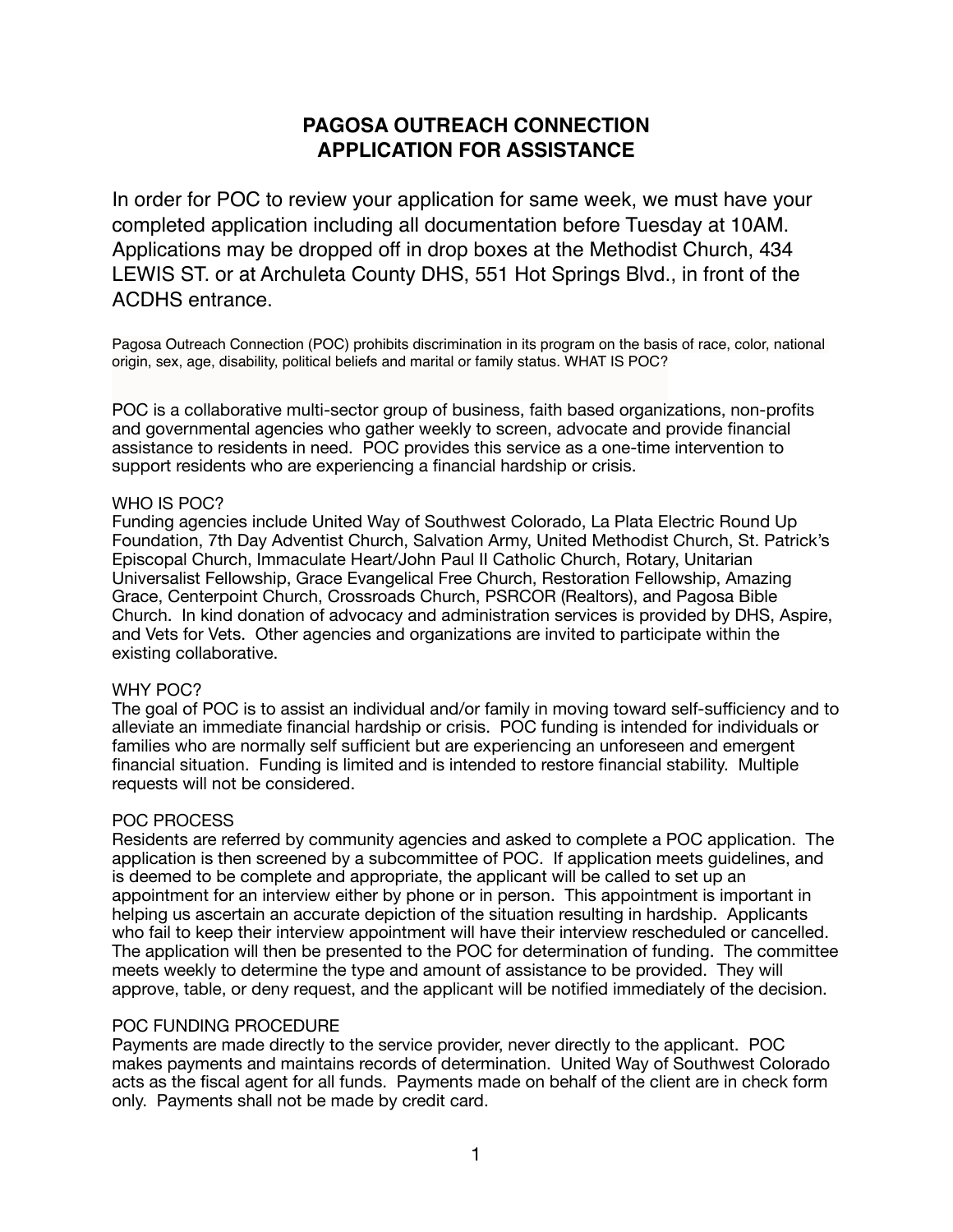## FILL OUT APPLICATION COMPLETELY

- 1. Attach required documentation. (Copies of past due bills, estimates, mortgage or lease)
- 2. Sign "AUTHORIZATION FOR RELEASE OF INFORMATION" page
- 3. Complete expense and income page (Include SSDI, SSI, work income, support, etc.)
- 4. Use back of sheet if needed to explain your need for assistance, please give detailed information
- 5. MAKE YOUR CASE with accurate and honest statements.

## **I have read and understand the guidelines for applying for financial assistance**

#### **Applicant Signature Date 2008 Contract Applicant Signature Date 2008 Contract Applicant Date 2008 Contract Applicant Date 2008 Contract Applicant Date 2008 Contract Applicant Date 2008 Contract Applicant Date 2008 Contrac**

**Co-Applicant Signature Date Accord Accord Property Co-Applicant Signature Date** 

**YOUR APPLICATION WILL NOT BE CONSIDERED WITHOUT YOUR CONSENT OF UNDERSTANDING** 

**\_\_\_\_\_\_\_\_\_\_\_\_\_\_\_\_\_\_\_\_\_\_\_\_\_\_\_\_\_\_\_\_\_\_\_\_\_\_\_\_\_\_\_\_\_\_\_\_\_\_\_\_\_\_\_\_\_\_\_\_\_\_\_\_\_\_\_\_\_\_\_\_\_\_\_\_\_\_\_\_\_\_\_\_\_**

**\_\_\_\_\_\_\_\_\_\_\_\_\_\_\_\_\_\_\_\_\_\_\_\_\_\_\_\_\_\_\_\_\_\_\_\_\_\_\_\_\_\_\_\_\_\_\_\_\_\_\_\_\_\_\_\_\_\_\_\_\_\_\_\_\_\_\_\_\_\_\_\_\_\_\_\_\_\_\_\_\_\_\_\_\_** 

# **ITEMS FOR CONSIDERATION**

#### Rent or Mortgage Assistance:

- *Attach a statement from landlord or mortgage holder detailing amount and date due.*
- • *Include phone number and address of landlord or mortgage company.*
- *Include any eviction or foreclosure notice.*  **RENTAL AND UTILITY DEPOSITS EXCLUDE**

## Utility Assistance:

- *You must apply for LEAP assistance before applying for POC funds.*
- *• Provide documentation for results of LEAP application*
- *• Attach shut-off notice or last bill from utility company*
- *• Must have inquired about Energy Outreach Colorado funding prior to applying*

## Automobile Payment or Automobile Insurance:

*• Attach payment stub or insurance bill* 

## Automobile Repair:

*• Attach two repair estimates* 

#### Medical or Dental

*• Attach your medical or dental bill from physician or service provider* 

## **Other emergent needs may be considered on a case by case basis**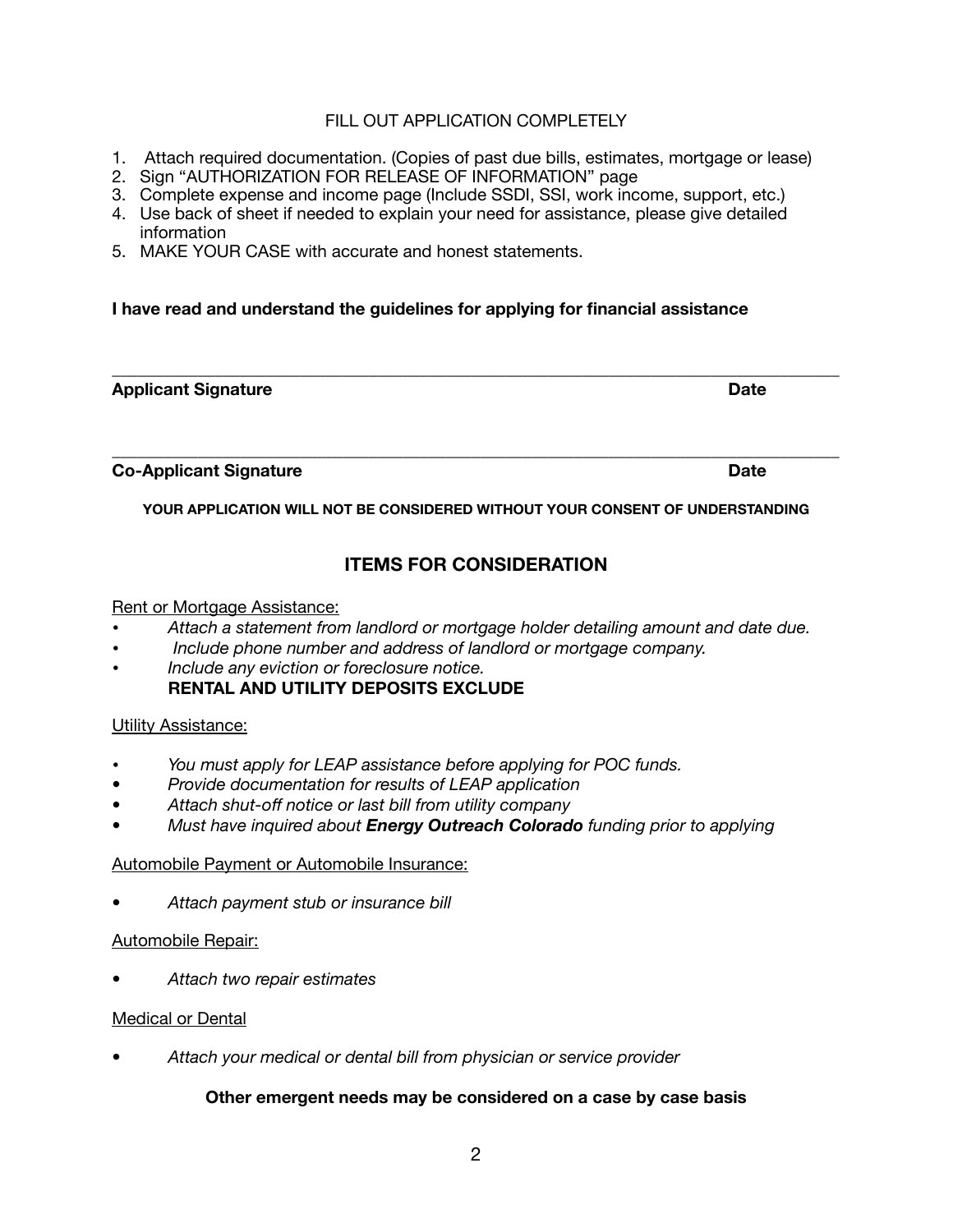We are aware that some of these questions may be uncomfortable or difficult to answer. Please answer each question completely, accurately and honestly. This information will assist us in making a decision regarding your application for financial aid

| PERSONAL INFORMATION                                        |                                                                                              |  |  |
|-------------------------------------------------------------|----------------------------------------------------------------------------------------------|--|--|
|                                                             |                                                                                              |  |  |
|                                                             |                                                                                              |  |  |
|                                                             |                                                                                              |  |  |
|                                                             |                                                                                              |  |  |
|                                                             | NAMES AND AGES OF ALL OTHERS LIVING IN HOUSEHOLD INCLUDING CHILDREN                          |  |  |
|                                                             | ,我们也不能在这里的人,我们也不能在这里的人,我们也不能在这里的人,我们也不能在这里的人,我们也不能在这里的人,我们也不能在这里的人,我们也不能在这里的人,我们也            |  |  |
| ARE YOU A VETERAN? YES____________ NO_________              |                                                                                              |  |  |
|                                                             |                                                                                              |  |  |
| Generally requests for assistance range from \$150 - \$800. | Funding may be limited to available funds on hand. Your application may be partially funded. |  |  |
| ASSISTANCE TO BE USED FOR:                                  | <b>RENTAL AND UTILITY DEPOSITS EXCLUDED</b>                                                  |  |  |
| <b>SERVICE PROVIDER:</b>                                    |                                                                                              |  |  |
|                                                             |                                                                                              |  |  |
|                                                             |                                                                                              |  |  |
|                                                             | (Include name, address, phone number, contact person, account number and copy of bill)       |  |  |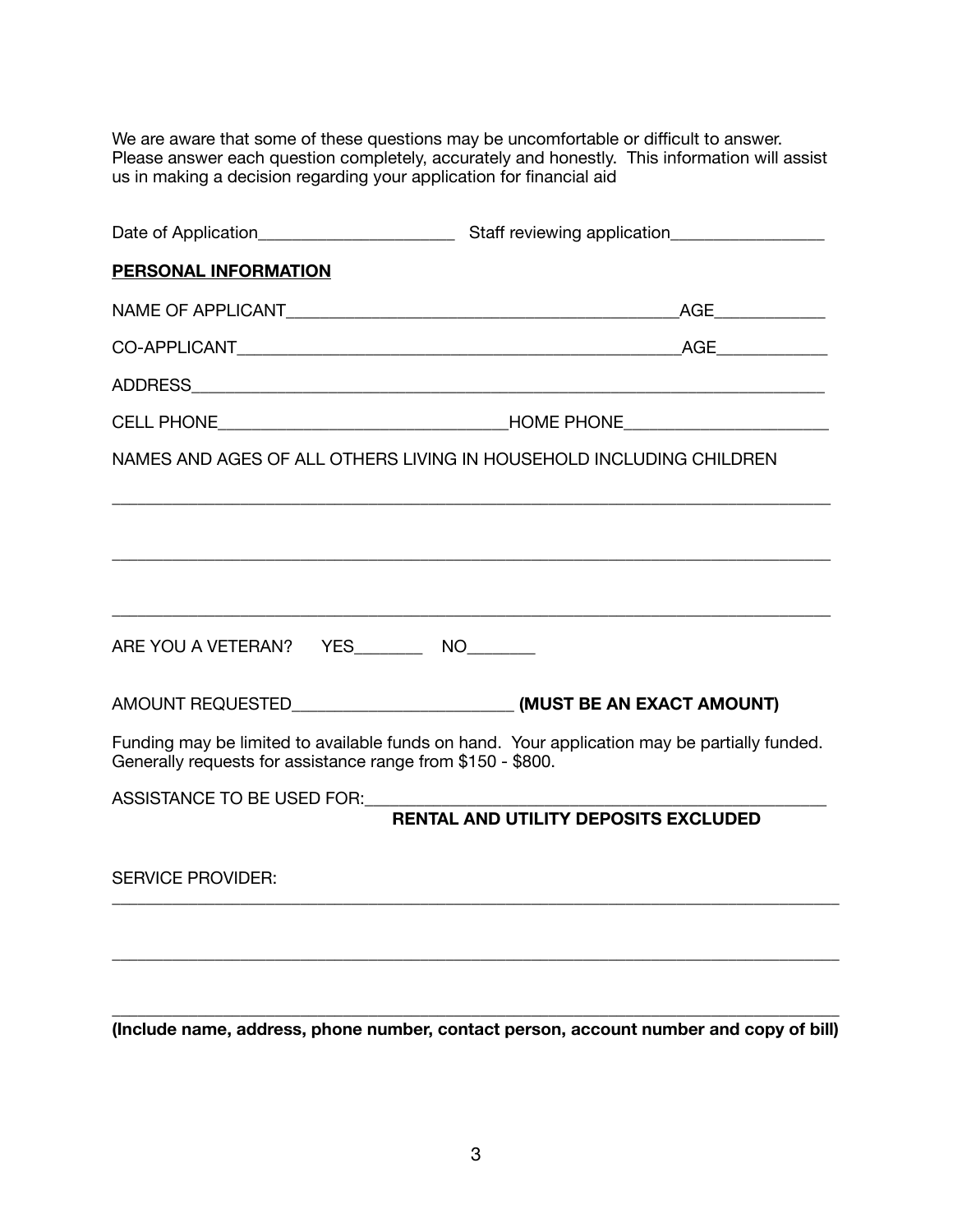# **IEMPLOYMENT INFORMATION OF APPLICANT:**

| <b>CURRENT</b>                                                     |                                                |  |  |
|--------------------------------------------------------------------|------------------------------------------------|--|--|
|                                                                    |                                                |  |  |
|                                                                    |                                                |  |  |
|                                                                    |                                                |  |  |
|                                                                    |                                                |  |  |
|                                                                    |                                                |  |  |
|                                                                    |                                                |  |  |
| IF UNEMPLOYED, HOW LONG?__________                                 |                                                |  |  |
| ARE YOU CURRENTLY SEEKING EMPLOYMENT? YES___________ NO___________ |                                                |  |  |
|                                                                    | <b>EMPLOYMENT INFORMATION OF CO-APPLICANT:</b> |  |  |
| <b>CURRENT</b>                                                     |                                                |  |  |
|                                                                    |                                                |  |  |
|                                                                    |                                                |  |  |
|                                                                    |                                                |  |  |
| <b>SUPERVISOR</b>                                                  |                                                |  |  |
|                                                                    |                                                |  |  |
|                                                                    |                                                |  |  |
| IF UNEMPLOYED, HOW LONG?__________                                 |                                                |  |  |
| ARE YOU CURRENTLY SEEKING EMPLOYMENT? YES<br>NO D                  |                                                |  |  |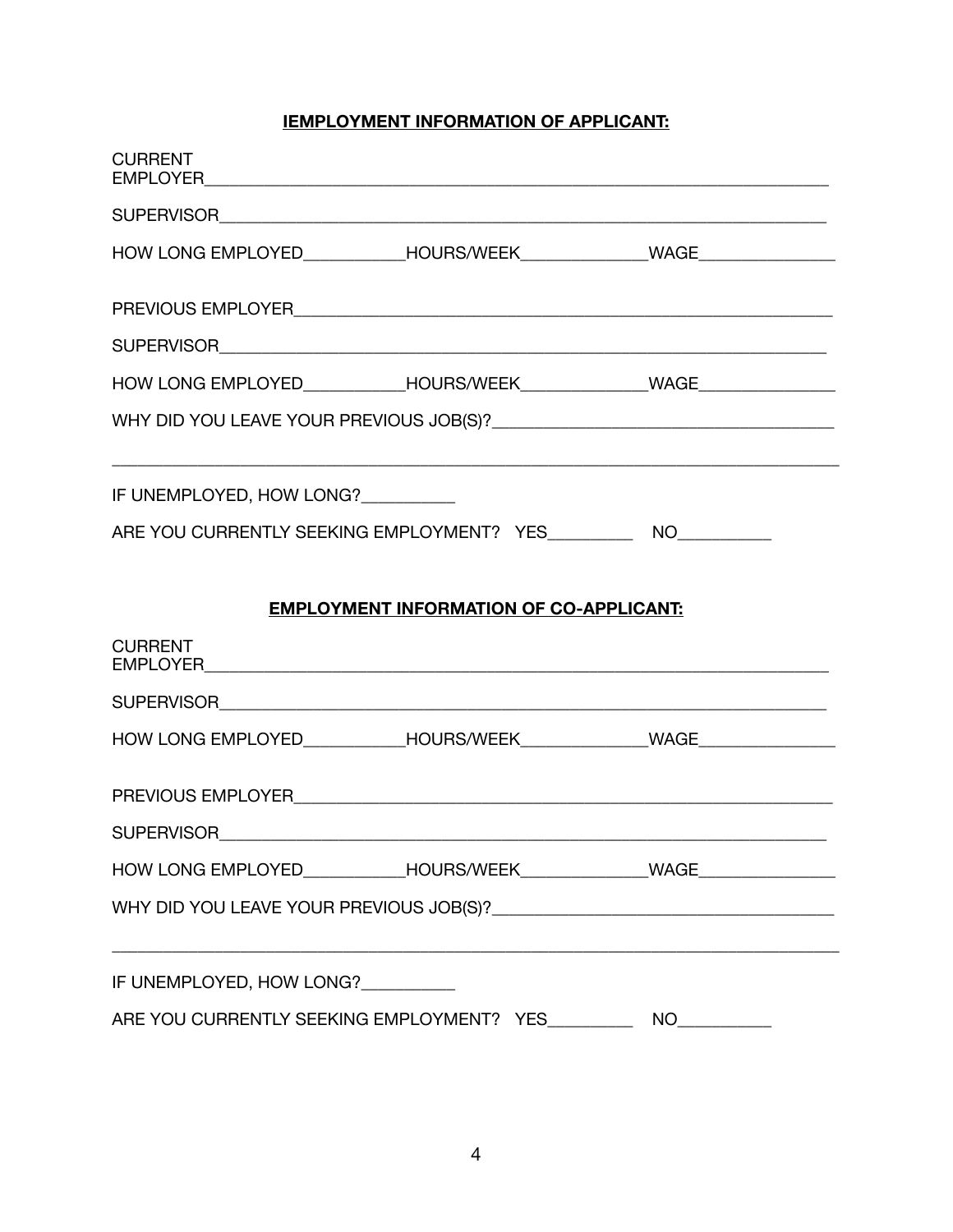# **TOTAL MONTHLY INCOME AND EXPENSES**

| <u>Expenses</u>                                                                                                                                                                |
|--------------------------------------------------------------------------------------------------------------------------------------------------------------------------------|
|                                                                                                                                                                                |
|                                                                                                                                                                                |
| Trash Collection________________________                                                                                                                                       |
|                                                                                                                                                                                |
|                                                                                                                                                                                |
|                                                                                                                                                                                |
|                                                                                                                                                                                |
|                                                                                                                                                                                |
|                                                                                                                                                                                |
|                                                                                                                                                                                |
| Transportation/Gas________________________                                                                                                                                     |
| Medical/Dental___________________________                                                                                                                                      |
| Credit Cards_______________________________                                                                                                                                    |
| Other Loans/Payments__________________                                                                                                                                         |
| TOTAL EXPENSES: ____________________                                                                                                                                           |
| Have you filed an income tax return for this year? YES__________ NO_______                                                                                                     |
|                                                                                                                                                                                |
| List any financial assistance previously funded and dates received. (Include Salvation Army,<br>United Way, Churches, Housing Solutions, Veterans, Pagosa Outreach Connection? |
|                                                                                                                                                                                |
|                                                                                                                                                                                |
|                                                                                                                                                                                |

\_\_\_\_\_\_\_\_\_\_\_\_\_\_\_\_\_\_\_\_\_\_\_\_\_\_\_\_\_\_\_\_\_\_\_\_\_\_\_\_\_\_\_\_\_\_\_\_\_\_\_\_\_\_\_\_\_\_\_\_\_\_\_\_\_\_\_\_\_\_\_\_\_\_\_\_\_\_\_\_\_\_\_\_\_

\_\_\_\_\_\_\_\_\_\_\_\_\_\_\_\_\_\_\_\_\_\_\_\_\_\_\_\_\_\_\_\_\_\_\_\_\_\_\_\_\_\_\_\_\_\_\_\_\_\_\_\_\_\_\_\_\_\_\_\_\_\_\_\_\_\_\_\_\_\_\_\_\_\_\_\_\_\_\_\_\_\_\_\_\_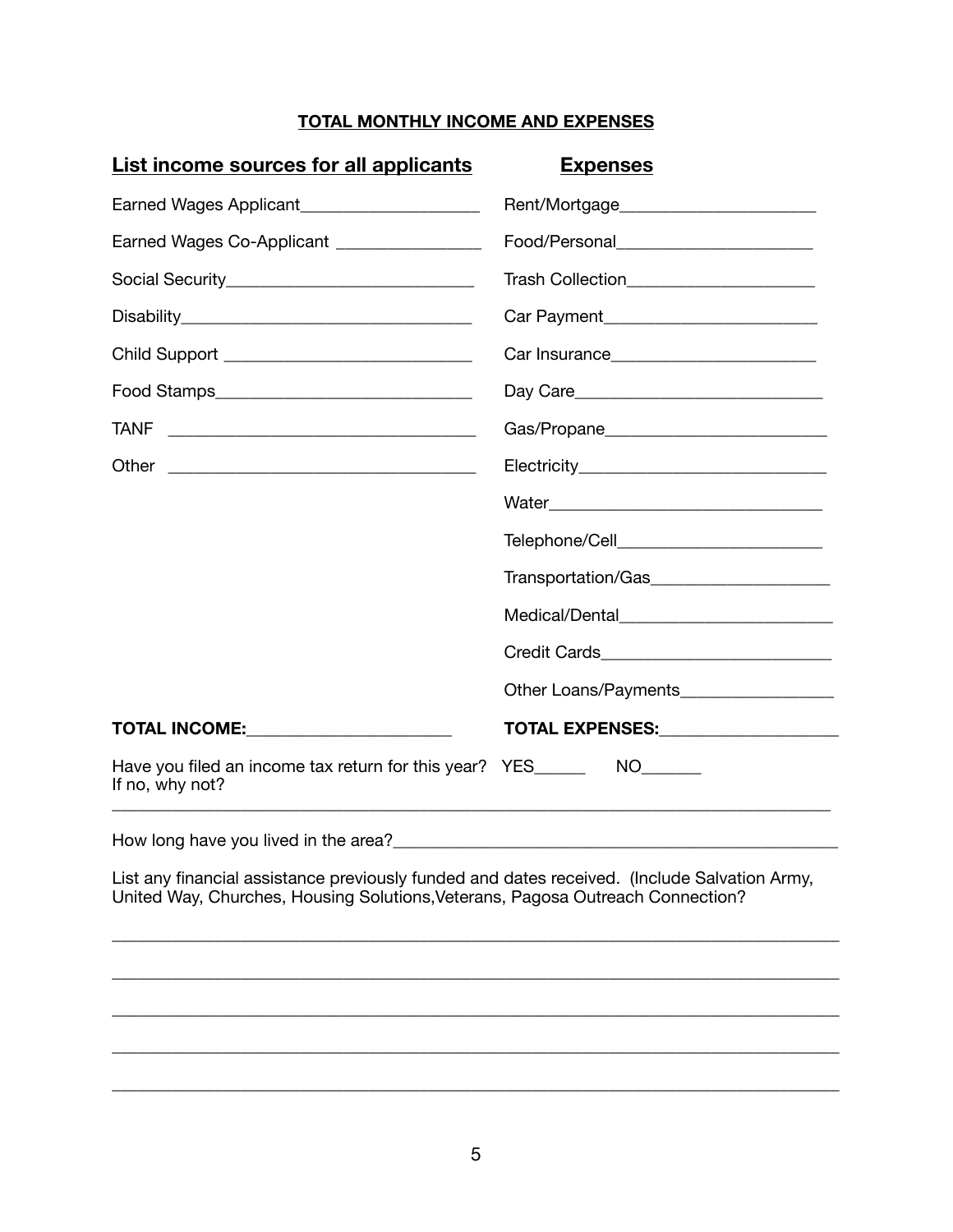Please explain your reason for needing assistance.

| If you receive requested assistance, what is your plan to meet your expenses going forward?<br>Please be specific.         |
|----------------------------------------------------------------------------------------------------------------------------|
|                                                                                                                            |
|                                                                                                                            |
|                                                                                                                            |
|                                                                                                                            |
|                                                                                                                            |
|                                                                                                                            |
|                                                                                                                            |
|                                                                                                                            |
| Do you have any other resources or have you asked others for assistance at this time?<br>(Friends, family, other agencies? |
| Is there any other information related to your request that you would like to share?                                       |
| Have you applied for LEAP in the past? Yes_____ No____                                                                     |
| Were you approved or denied?_____________________How much did you receive?___________                                      |
|                                                                                                                            |